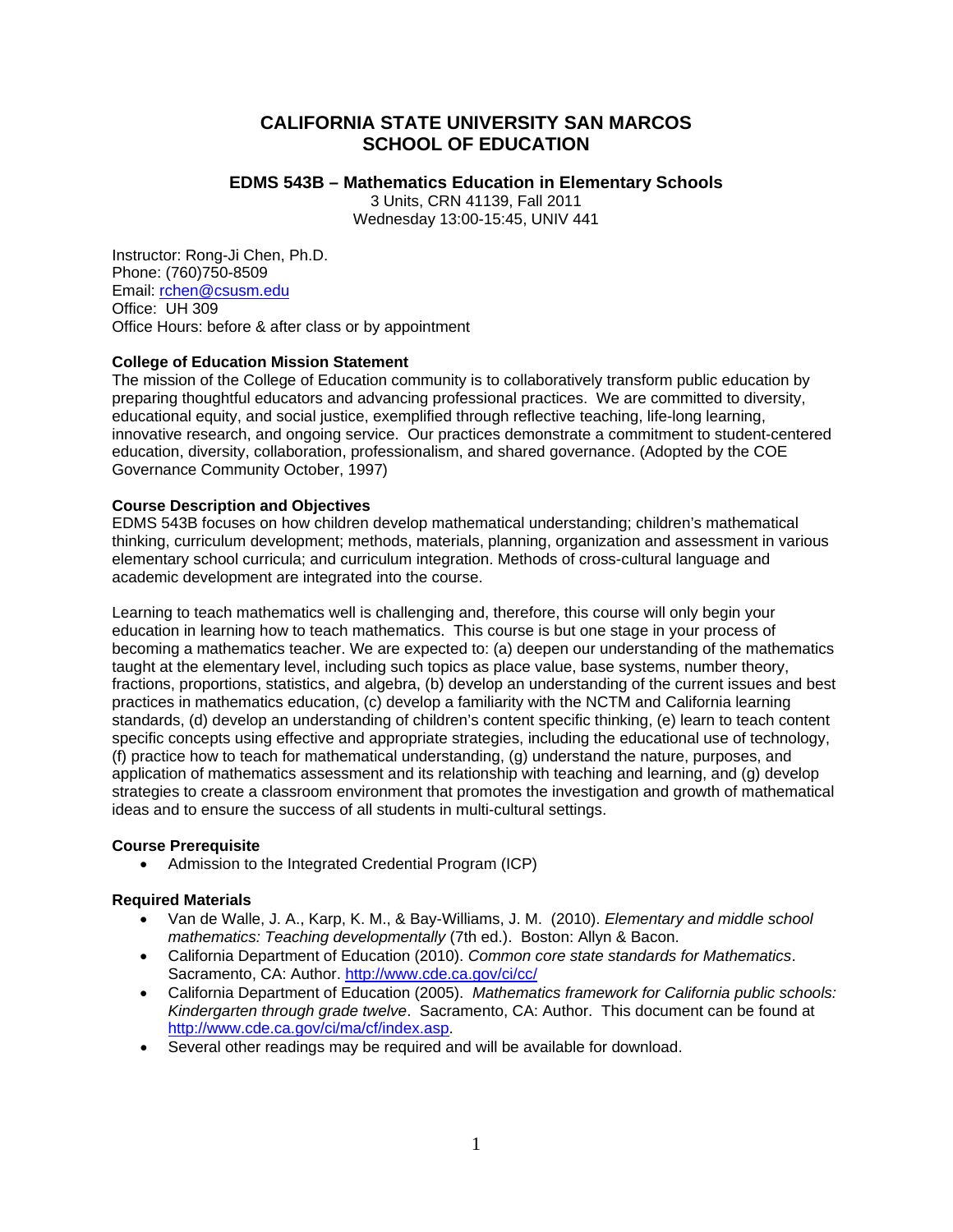### **You are required to access the following Web sites and materials for this course:**

- http://www.nctm.org/standards/content.aspx?id=16909 National Council of Teachers of Mathematics (2000). *Principles and standards for school mathematics*. Reston, VA: Author. An overview of this document can be found at:
- Star Test Blueprints for Standards Items (grades 2-7) http://www.cde.ca.gov/ta/tg/sr/documents/math1105.doc

# **Recommended Materials**

- Carpenter, T. P., Fennema, E., Franke, M. L., Levi, L., & Empson, S. B. (1999). *Children's mathematics: Cognitively guided instruction*. Portsmouth, NH: Heinemann.
- Carpenter, T. P., Franke, M. L., & Levi, L. (2003). *Thinking mathematically: Integrating arithmetic & algebra in elementary school*. Portsmouth, NH: Heinemann.
- Lampert, M. (2001). *Teaching problems and the problems of teaching*. New Haven, CT: Yale University Press.
- Burns, M. (2007). *About teaching mathematics: A K-8 resource* (3<sup>rd</sup> Ed.). Sausalito, CA: Math Solutions Publications.

# **Authorization to Teach English Language Learners**

The CSUSM credential program has been specifically designed to prepare teachers for the diversity of languages often encountered in California public school classrooms. The authorization to teach English learners is met through the infusion of content and experiences within the credential program as well as additional coursework. Students successfully completing this program receive a credential with authorization to teach English learners. *(Approved by CCTC in SB2042 Program Standards, August 2002)* 

# **Teacher Performance Expectation (TPE) Competencies**

The course objectives, assignments, and assessments have been aligned with the CTC standards for Multiple Subject Credential. This course is designed to help teachers seeking a California teaching credential to develop the skills, knowledge, and attitudes necessary to assist schools and district in implementing effective programs for all students. The successful candidate will be able to merge theory and practice in order to realize a comprehensive and extensive educational program for all students.

Primary Emphases:

- TPE 1a-Subject Specific Pedagogical Skills for MS Teaching (Mathematics)
- TPE 2-Monitoring Student Learning During Instruction

# **California Teacher Performance Assessment (CalTPA)**

Beginning July 1, 2008 all California credential candidates must successfully complete a state-approved system of teacher performance assessment (TPA), to be embedded in the credential program of preparation. At CSUSM this assessment system is called the CalTPA or the TPA for short.

To assist your successful completion of the TPA, a series of informational seminars are offered over the course of the program. TPA related questions and logistical concerns are to be addressed during the seminars. Your attendance to TPA seminars will greatly contribute to your success on the assessment.

Additionally, School of Education (SoE) classes use common pedagogical language, lesson plans (lesson designs), and unit plans (unit designs) in order to support and ensure your success on the TPA and more importantly in your credential program.

The CalTPA Candidate Handbook, TPA seminar schedule, and other TPA support materials can be found on the SoE website at http://www.csusm.edu/coe/CalTPA/CalTPA.html

### **CSUSM Writing Requirement**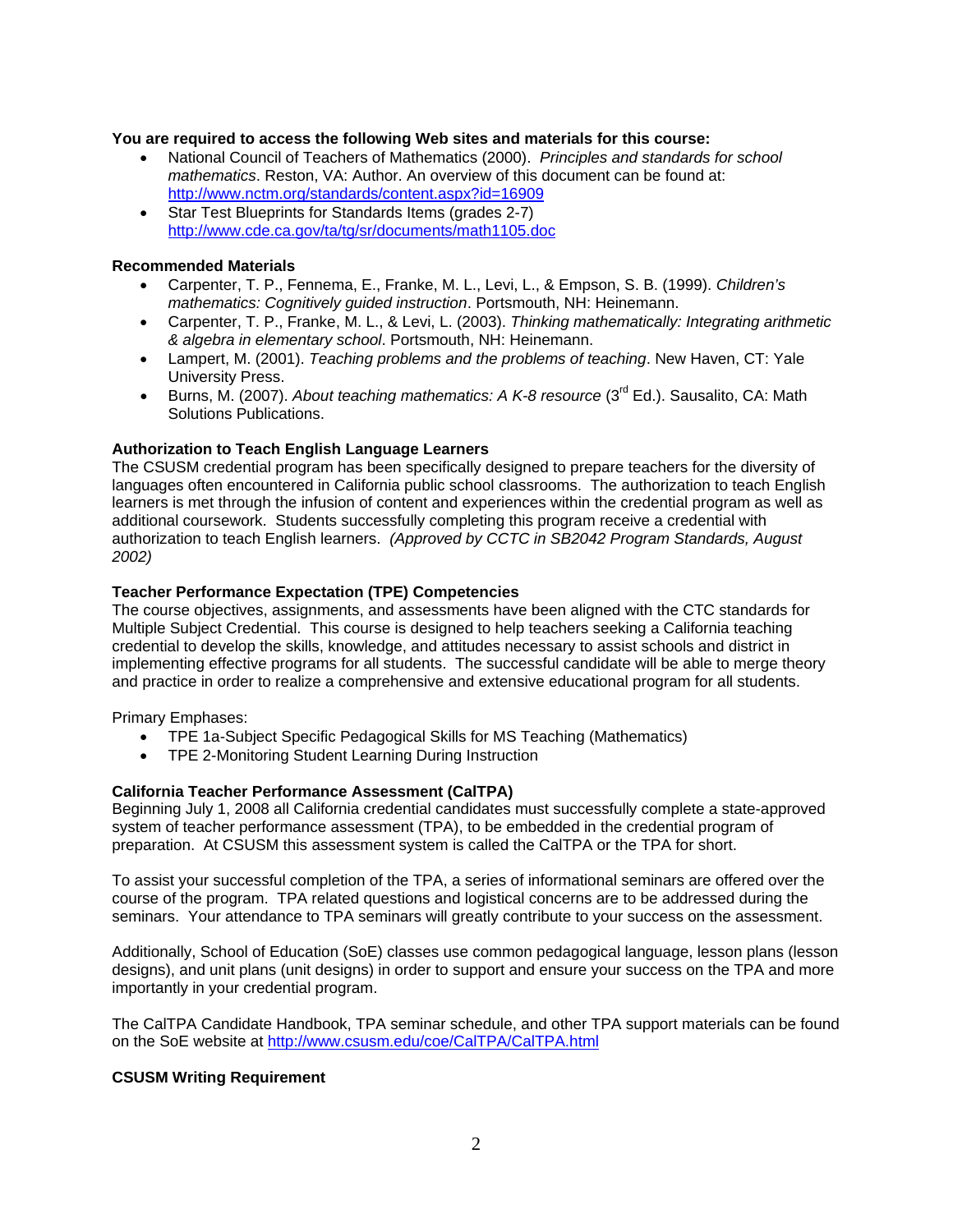The CSUSM writing requirement of 2500 words is met through the completion of course assignments. Therefore, all writing will be looked at for content, organization, grammar, spelling, and format. For this class please use APA Manual, 6<sup>th</sup> edition (see a guide at http://owl.english.purdue.edu/owl/section/2/10/).

### **Students with Disabilities Requiring Reasonable Accommodations**

Students with disabilities who require reasonable accommodations must be approved for services by providing appropriate and recent documentation to the Office of Disable Student Services (DSS). This office is located in Craven Hall 4300, and can be contacted by phone at (760) 750-4905, or TTY (760) 750-4909. Students authorized by DSS to receive reasonable accommodations should meet with their instructor during office hours or, in order to ensure confidentiality, in a more private setting.

#### **Attendance Policy**

Due to the dynamic and interactive nature of courses in the School of Education, all students are expected to attend all classes and participate actively. At a minimum, students must attend more than 80% of class time, or s/he may not receive a passing grade for the course at the discretion of the instructor. Individual instructors may adopt more stringent attendance requirements. Should the student have extenuating circumstances, s/he should contact the instructor as soon as possible. *(Adopted by the COE Governance Community, December, 1997).* 

Teacher education is a professional preparation program. Therefore, for this course: Students missing more than one class session cannot earn an A or A-. Students missing more than two class sessions cannot earn a B or B+. Students missing more than three classes cannot earn a C+. Arriving late or leaving early by more than 20 minutes counts as an absence. Notifying the instructor does not constitute an excuse. All assignments must be turned in on due date even in case of an absence.

#### **CSUSM Academic Honesty Policy**

Students will be expected to adhere to standards of academic honesty and integrity, as outlined in the Student Academic Honesty Policy. All written work and oral presentation assignments must be original work. All ideas/materials that are borrowed from other sources must have appropriate references to the original sources. Any quoted material should give credit to the source and be punctuated with quotation marks.

Students are responsible for honest completion of their work including examinations. There will be no tolerance for infractions. If you believe there has been an infraction by someone in the class, please bring it to the instructor's attention. The instructor reserves the right to discipline any student for academic dishonesty in accordance with the general rules and regulations of the university. Disciplinary action may include the lowering of grades and/or the assignment of a failing grade for an exam, assignment, or the class as a whole.

Incidents of Academic Dishonesty will be reported to the Dean of Students. Sanctions at the University level may include suspension or expulsion from the University.

#### **Plagiarism**

As an educator, it is expected that each student will do his/her own work, and contribute equally to group projects and processes. Plagiarism or cheating is unacceptable under any circumstances. If you are in doubt about whether your work is paraphrased or plagiarized see the Plagiarism Prevention for Students website http://library.csusm.edu/plagiarism/index.html. If there are questions about academic honesty, please consult the University catalog.

#### **Assignments and Requirements**

Each written assignment is expected to have a clear organizational presentation and be free of grammar, punctuation, or spelling errors. There will be a reduction in points for the above mentioned errors. Late assignments may not be accepted. Prepare carefully for class, be ready to discuss readings and assignments thoughtfully and actively participate in all class activities.

Here is a list of the assignments and requirements, followed by descriptions of each of them.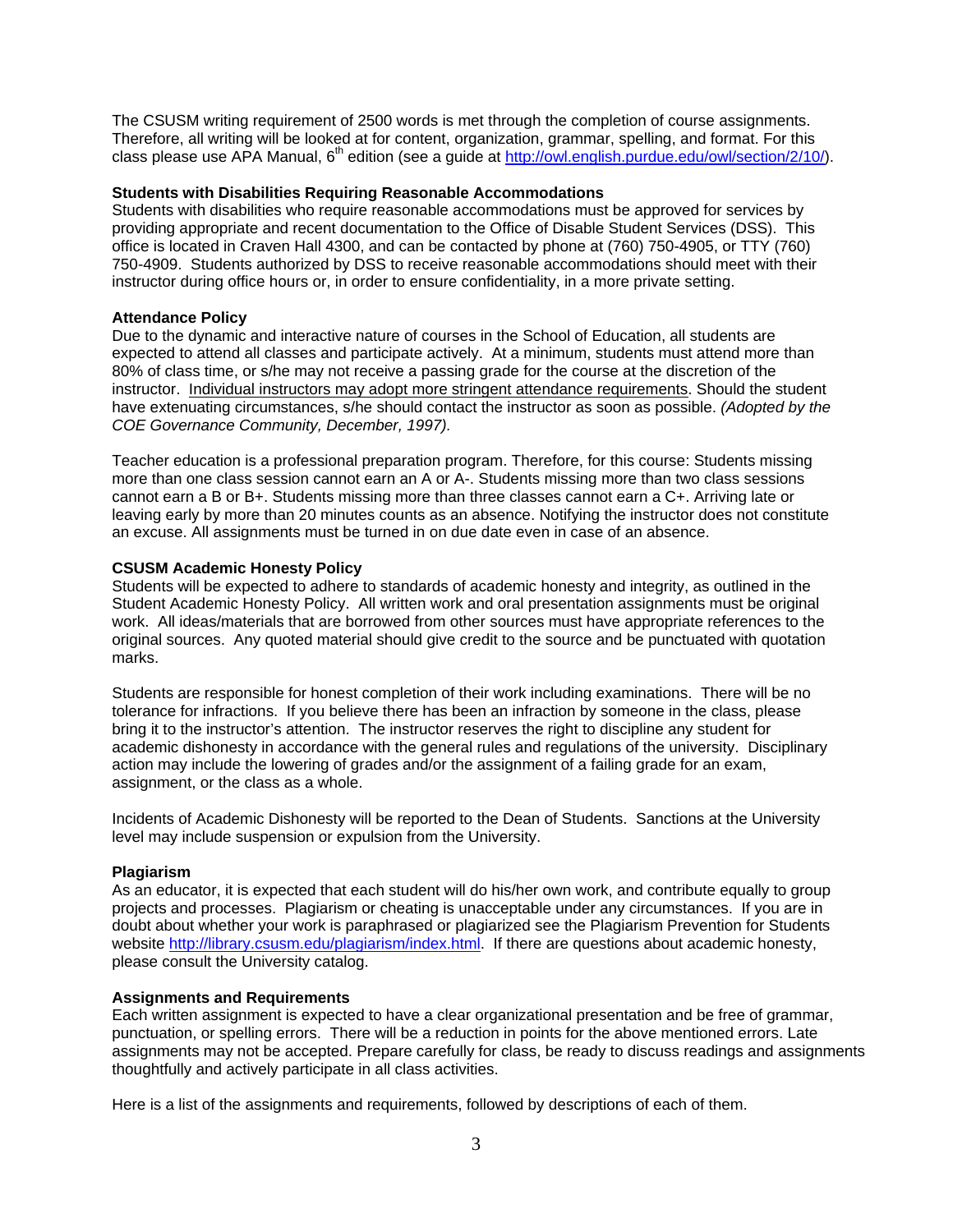| Assignment                   | <b>Points</b> | Assignment                               | <b>Points</b> |
|------------------------------|---------------|------------------------------------------|---------------|
| Reflection papers/activities | 25            | Mathematics lesson design                | 25            |
| Math activity                | 10            | Reflection on math lesson implementation | 10            |
| Student interviews           | 20            | Participation & professionalism          |               |

Detailed information about the assignments will be given in class and/or on the course Moodle (Cougar Courses). You need to submit the assignments (except drawings and children's work) at the course Moodle. You are responsible for ensuring that assignments are submitted correctly and on time. Late assignments may receive a reduction in points unless *prior arrangements* have been made with the instructor.

*Reflection Papers/Activities (25 points)* – There are five reflection papers or activities. Detailed information will be given in class and on the Moodle site.

*Mathematics Activity (10 points)* – The purpose of this assignment is to provide you with opportunities to (1) experience teaching a math activity in a small group setting, (2) reflect on student learning, (3) set up learning centers in a classroom and rotate students through various activities.

This assignment will be completed with a small group of 4-5 members. Each group will select a math topic in K-8 curriculum and be responsible for presenting activities from the correspondent chapters in the textbook. Your goal is to engage your peer teacher candidates in advancing their understanding of the key ideas, frameworks, effective teaching strategies, and so on in the chapters.

This assignment has 2 components:

- 1. **Learning Center**: You will put theory to practice. Each member will select an activity from the chapters to teach to a small group in class. Choose the activities that help the class understand the big ideas in the chapters and that demonstrate various instructional strategies. Each individual activity should take about 7-10 minutes. If the activity in the text is too short or too long, you need to adapt it to fit the time frame. The activity should be planned and/or adapted to **show evidence of higher-order thinking** (no bingo games!)
- 2. After the presentation, each member will write a **one-page reflection** (due 1 week after you have taught your activity). The reflection should describe the effectiveness of your individual math activity. How were your learners able to complete the activity (making content accessible)? What worked and what didn't (student engagement)? In what ways did you modify the activity? What was the level of thinking in the activity? How were you able to assess their understanding? How would you modify the activity the next time?

|                        | Approaching                                       | <b>Meets</b>                                                                                                                                                            | <b>Exceeds</b>                                                                                                                                                                                                                                                 |
|------------------------|---------------------------------------------------|-------------------------------------------------------------------------------------------------------------------------------------------------------------------------|----------------------------------------------------------------------------------------------------------------------------------------------------------------------------------------------------------------------------------------------------------------|
|                        |                                                   | (includes the criteria for                                                                                                                                              | (includes the criteria for                                                                                                                                                                                                                                     |
|                        |                                                   | Approaching)                                                                                                                                                            | Approaching & Meets)                                                                                                                                                                                                                                           |
| <b>Learning Center</b> | Activity is                                       | & requires higher-order                                                                                                                                                 | & provides opportunity for                                                                                                                                                                                                                                     |
|                        | engaging                                          | thinking                                                                                                                                                                | student interaction.                                                                                                                                                                                                                                           |
| <b>Reflection</b>      | Describes what<br>works and what<br>does not work | & provides an in-depth<br>analysis of (1) the<br>strengths of your<br>teaching/presentation<br>strategies and (2) the<br>aspects of the math<br>activity that work well | & provides an in-depth analysis<br>of (1) the weaknesses of your<br>teaching/presentation strategies<br>and (2) the aspects of the math<br>activity that do not work. What<br>can be done differently to<br>improve the effectiveness of the<br>math activity? |

# Mathematics Activity Assignment Grading Rubric

*Student Interviews (20 points*) – Conduct two sets of interviews to assess students' understanding of mathematics. In each set of interviews, you will interview one high performing student and one low performing student. The purpose is to gain insight into students' mathematical thinking and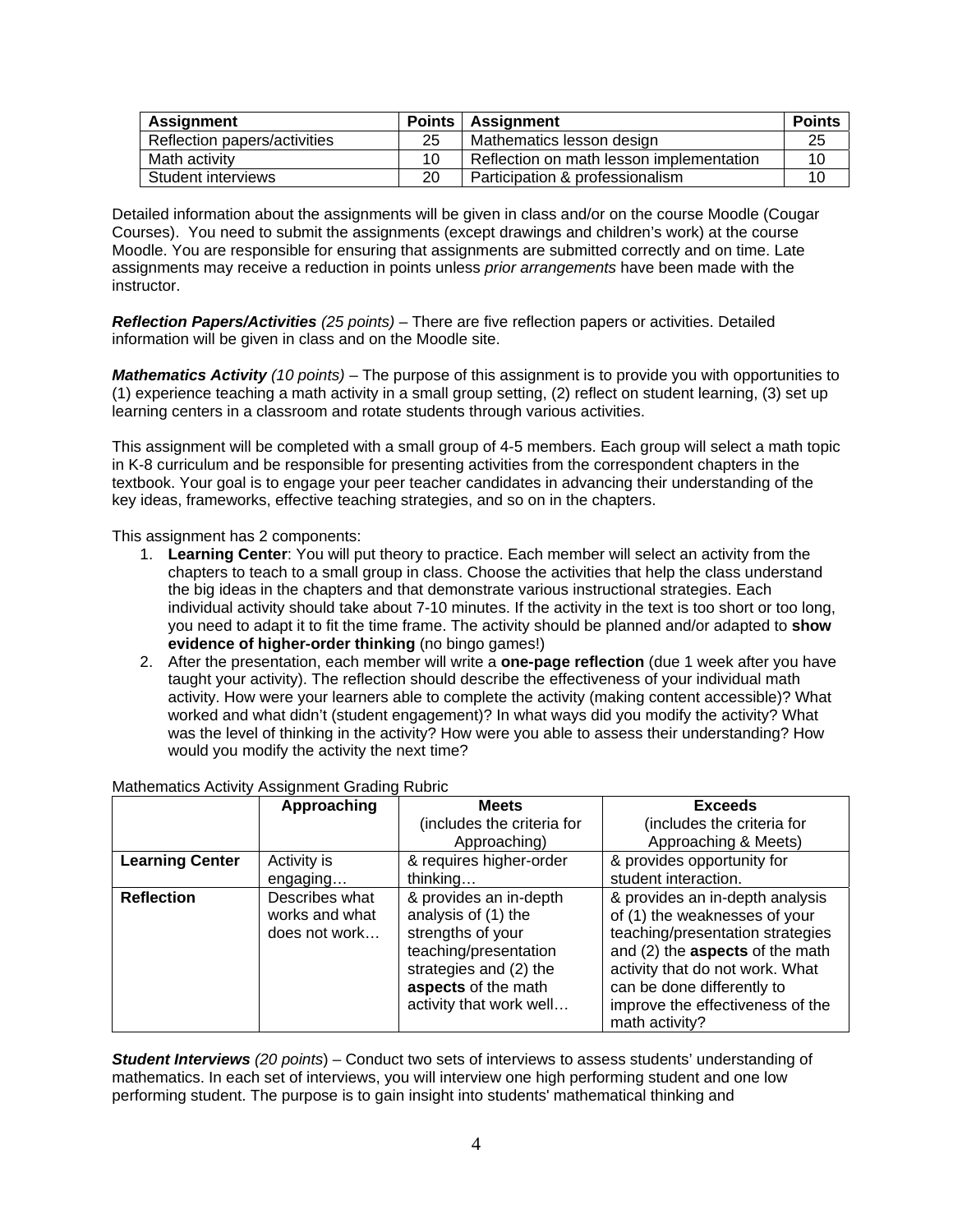understanding, to evaluate the similarities and differences between the mathematical thinking of students, to learn how to effectively pose questions and interpret the meaning of students' responses, and to provide you with an opportunity to interact with students. Sample interview questions will be provided, but you are encouraged to use your own invention. For each set of interviews, you will choose a gradeappropriate mathematical topic from the following six areas: (1) number concepts, (2) addition/subtraction, (3) multiplication/division, (4) fraction, (5) measurement/geometry, and (6) algebraic thinking and will submit a reflective report, including the student's written work if available. You can work with a peer in the interviewing process, but each needs to write his/her own report. In addition, you will share/present your interview findings in class. See the Student Interview Guidelines and a sample interview report at the course Moodle. Reports should not exceed 3 pages, double-spaced.

*Mathematics Lesson Design* (25 points) – You are required to design a lesson (30 to 40 minutes) and teach it in an elementary school classroom. You can work with classmates in lesson planning or do it individually. In case of group work, each of you will implement the lesson separately. Once you have taught the lesson, you will share your teaching experience in the 543 class by means of an oral presentation.

There are 2 assignment format options to choose from:

1. You will videotape your teaching of the lesson, reflect on the effectiveness of the lesson (see below for details), and present selected video clips in class. You should include student work samples in your presentation.

-OR-

2. You will work with other students, ideally at your observation school site, as a study team (groups of 2 or 3 only). The role of the group members will be to observe each others' lessons and take observation notes (template will be provided). Together, you will all reflect and discuss the effectiveness of each lesson in detail (see below for discussion ideas).

During the presentation of your lesson in class, student work samples should be presented and you may call your teammates up to help you discuss your findings (option 2). Study team observation forms (option 2) and student work samples must be submitted with your lesson design plan. Your teaching performance will not affect your grade; it is more the lesson design and your reflection that will be assessed. A lesson design template and the grading rubric will be provided. *Note that they are different than the generic TPA lesson template and rubric*. You will sign up to present your lesson design in class and it will be due on the day of your presentation. Note: you are encouraged to submit a draft of your lesson plan for review before the lesson is taught to students.

*Reflection on Mathematics Lesson Implementation* (10 points) – You will reflect on the implementation of your mathematics lesson. A few prompts for this 2-page paper are:

- What went well and what could be done differently? Did students learn what they were supposed to learn? What evidence of learning do you have? What does the evidence tell you?
- How did your teaching strategies enhance student learning? What were the strengths and weaknesses of your teaching strategies? What difficulties in learning did you observe? What did you do to overcome such difficulties? If manipulatives were used, were they effective? Why or why not? If you put students in groups, how did group members interact? If a worksheet was given, how did it help or fail to facilitate learning? If you allowed student presentations, how did students share their ideas? How did other students respond to the presentations?
- Why did you make particular moment-to-moment decisions in your teaching moves? What were the effects of these moves? For example, you planned to encourage Jason to talk, but Cassidy raised a question in the middle of the lesson. You decided at that moment to pursue Cassidy's question instead of asking Jason to share his ideas. Why did you change your mind and take a detour? It is not sufficient to just say that Cassidy's question was important. You need to explain why the question was important and how the class responded to it.

Reflection paper grading rubric:

| Approaching                         | Meets         | Exceeds        |
|-------------------------------------|---------------|----------------|
| $\left( 0.5 \text{ points} \right)$ | $6-8$ points) | ( 9-10 points) |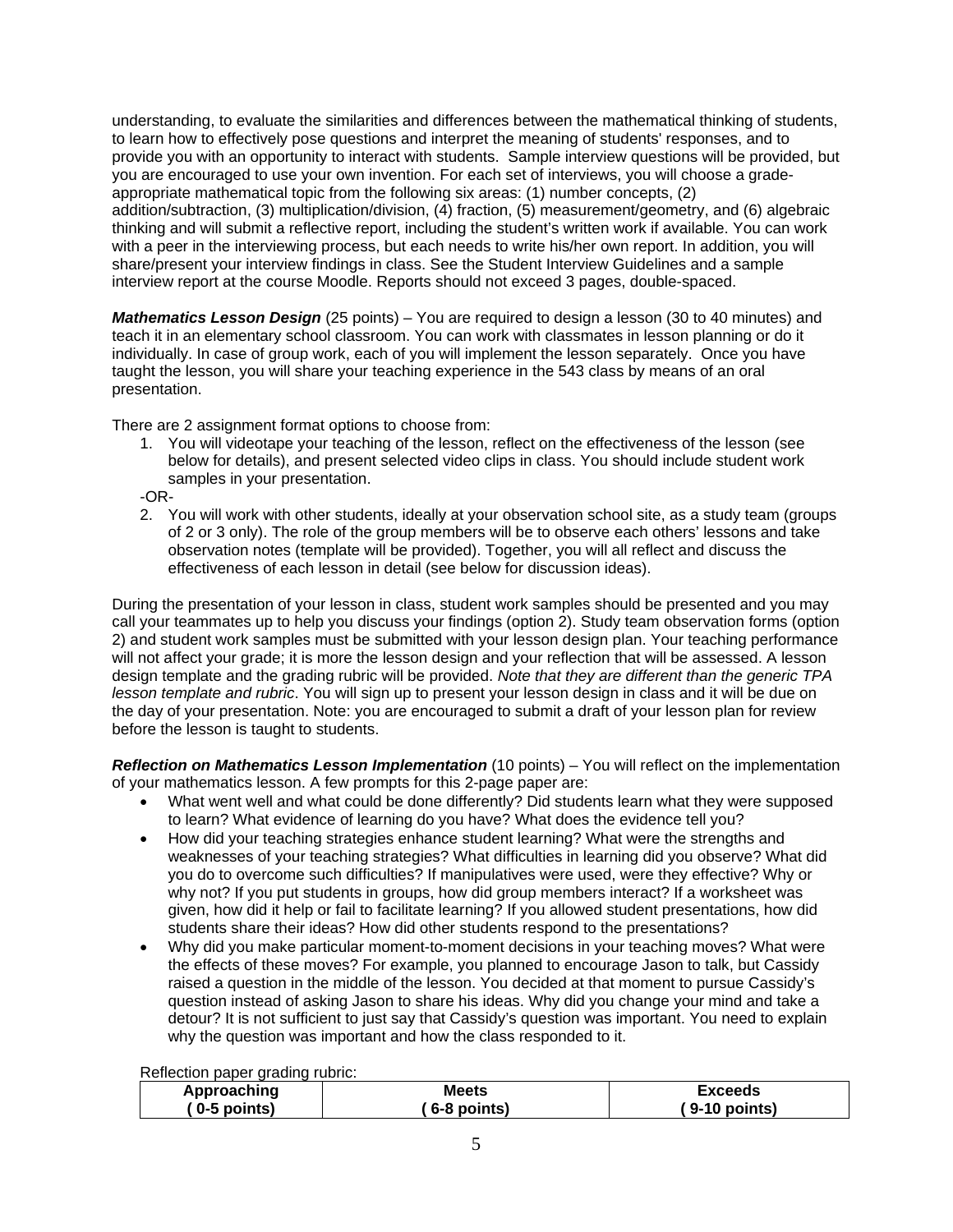|                                                     | (includes the criteria for Approaching)                                                                                                                   | (includes the criteria for<br>Approaching & Meets)                           |
|-----------------------------------------------------|-----------------------------------------------------------------------------------------------------------------------------------------------------------|------------------------------------------------------------------------------|
| Reflects on what works<br>and what does not<br>work | & includes an in-depth analysis of<br>students' learning outcomes; evaluates<br>the effectiveness of major teaching<br>strategies and instructional moves | & provides specific and effective<br>strategies for improving the<br>lesson. |

*Participation and Professionalism (10 points)* – You are expected to actively participate in in-class and online discussions, group work, presentations, and hands-on activities throughout the course. A positive professional disposition includes a willingness to consider and discuss new ideas objectively, curiosity, perseverance, and seriousness about improving one's self as a teacher. It can also include a sense of humor and social intelligence (e.g., the tact and ability to make others feel comfortable and to contribute).

# **Grading Scale**

Final course grades will be based on the following grading scale:

| $A = 93\% - 100\%$ | $A = 90\% - 92\%$       | $B+ = 87\% - 89\%$ | $B = 83\% - 86\%$ |
|--------------------|-------------------------|--------------------|-------------------|
| $B = 80\% - 82\%$  | $C_{\pm} = 77\% - 79\%$ | $C = 73\% - 76\%$  | $C = 70\% - 72\%$ |
| $D = 60\% - 69\%$  | $F =$ below 60          |                    |                   |

### **Tentative Schedule**

Please note that modifications may occur at the discretion of the instructor.

| <b>Date</b> | <b>Session, Topics, &amp; Essential Questions</b>                                                                                                                                                                                                                                                              | <b>Reading &amp; Assignments</b>                    |
|-------------|----------------------------------------------------------------------------------------------------------------------------------------------------------------------------------------------------------------------------------------------------------------------------------------------------------------|-----------------------------------------------------|
| 8/31        | 1. Building a math learning community<br>Course introduction; Overview of math standards. What are<br>characteristics of an effective math classroom?                                                                                                                                                          | Syllabus                                            |
| 9/7         | 2. Unpacking math standards<br>What are some similarities and differences between NCTM<br>Principles and Standards for School Mathematics and CA math<br>framework and standards? What are the benefits & drawbacks<br>of math standards?<br>Common core standards<br>Math standards presentations             | Van de Walle et al. ch 1<br><b>Reflection 1 due</b> |
| 9/14        | 3. Challenging students with rich math tasks<br>What are different levels of cognitive demand of math tasks?<br>How can we challenge students using appropriate math tasks?                                                                                                                                    | Van de Walle et al. ch 2<br><b>Reflection 2 due</b> |
| 9/21        | 4. Lesson Design<br>How do we make decisions about what to teach and how we<br>teach it? How do we provide opportunities for student thinking<br>and interaction?<br>Lesson plan workshop: Bring ideas & materials                                                                                             | Van de Walle et al. ch 3, 4                         |
| 9/28        | 5. Assessment of students' thinking in mathematics<br>How do we assess students' understanding and<br>misunderstanding of mathematics? What are the purposes of<br>different types of assessment strategies? How do we respond<br>when students do not learn?<br>Lesson plan workshop: Bring ideas & materials | Van de Walle et al. ch 5<br>Student interview 1 due |
| 10/5        | 6. Introduction to Cognitively Guided Instruction (CGI).<br>What are some types and structures of math problems? How<br>do students solve problems? How do we help children develop<br>number sense?<br>Math activities- Group 1 presentation*                                                                 | Van de Walle et al. ch. 8, 9                        |
| 10/12       | 7. Using models for math teaching & learning (1)<br>How do we provide opportunities for hands-on explorations of                                                                                                                                                                                               | Van de Walle et al. ch. 10,<br>11                   |